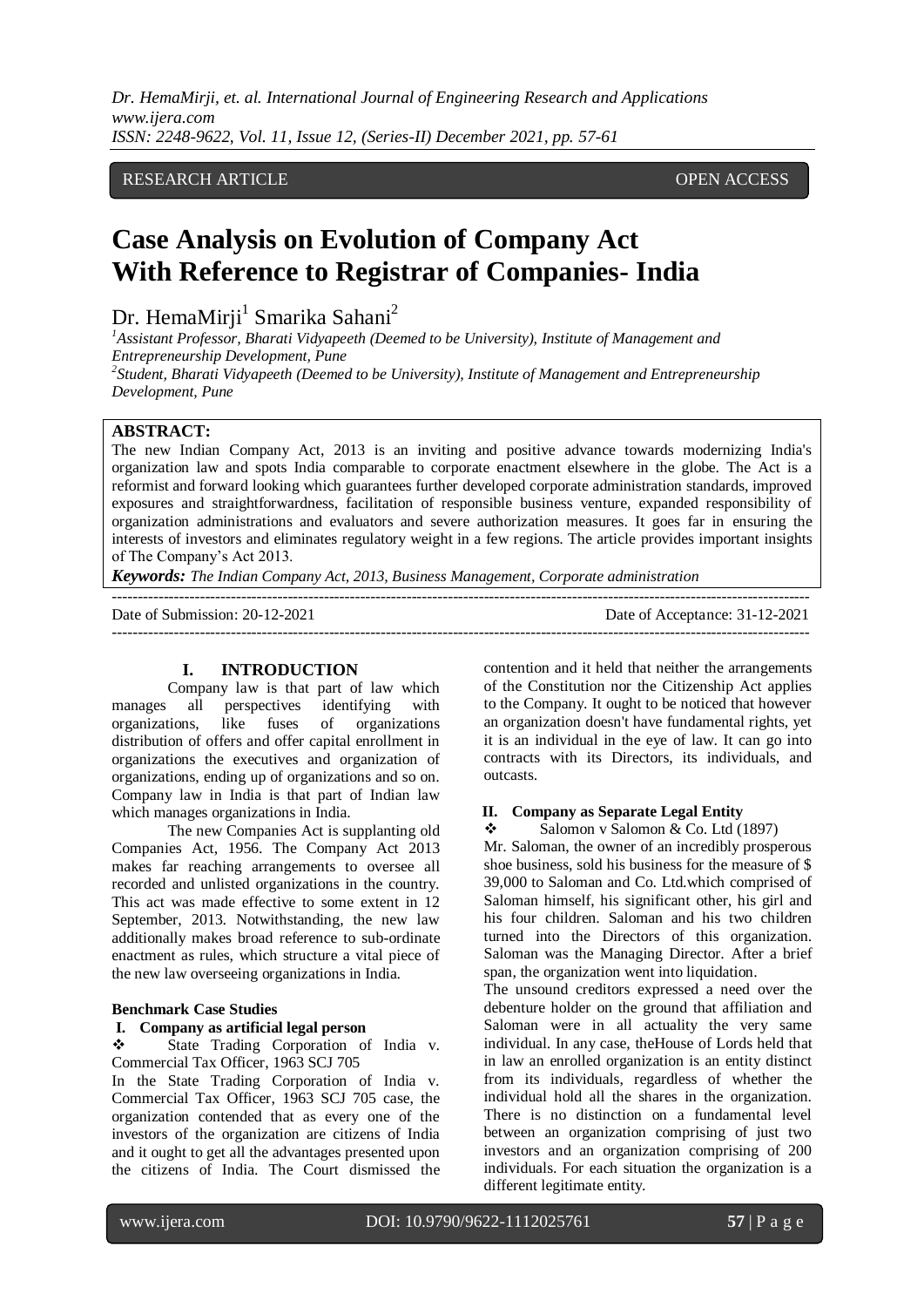# **III. Promoter's Contracts**

 $\div$  Kelnerv Bexter (1886) L.R. 2 C.P.174. An inn organization was going to be framed and advertisers consented to an arrangement for the acquisition of stock in the interest of the proposed organization. The organization appeared be that as it may, prior to addressing the cost, went into liquidation. The advertisers were held by and by at risk to the offended party. Further, a specialist himself will be unable to uphold the agreement against the other party. Court held that a stranger cannot, by subsequent ratification, relieve the promoters from that responsibility of liability.A promoter can avoid liability if a substitute agreement novices the original pre-incorporation contract.

# **IV. Memorandum of Association: Name Clause**

 $\triangle$  Atkins & Co vs. Wardle, (1889) 61 LT 23 In the case it was seen that exclusion of the word 'Limited' makes the name inaccurate. Where "Limited" shapes part of an organization's name, exclusion of this word will make the name erroneous. On the off chance that the organization makes an agreement without the utilization of "Limited", the officials of the organization who make the agreement would be considered to be actually obligated.

### **V. Memorandum of Association: Object Clause**  $\div$  Crown Bank. Re (1890)

An organization's object clause empowered it to go about as a bank and further to put resources into securities land to guarantee issue of securities. The organization deserted its bank business and restricted itself to venture and monetary speculation. Held, the organization was not qualified for do as such.

# **VI. Doctrine of Ultra Vires**

 Ashbury Railway Carriage and Iron Company Limited vs. Riche (1875)

The directors went into an agreement not mentioned in the objective clause in the memorandum of association with the respondent, Riche for financing the development of a rail line in an outside country and the organization accordingly suspected to approve the demonstration of the directors by passing a special resolution at a comprehensive gathering. The organization, notwithstanding, renounced the agreement. Riche immediately sued the organization for break of agreement.

The principle of law enunciated in this case remained that after a company is incorporated, the memorandum becomes the charter of its activities and the same time defines its field of operation. Apart from statutory powers, anything done outside the stated objects is ultra-vires the company; it is invalid and cannot be ratified by the member. Lord Cairns further stated that the rule served the dual purpose of protecting both investors and creditors. But the rule is applied liberally so that whatever is fairly incidental to the objects stated in the memorandum unless expressly prohibited is regarded, as intra vires.

# **VII. Contract Clause**

 Trustees of Dartmouth College vs. Woodward (1819)

This case was a milestone choice in United States corporate law from the United States Supreme Court managing the utilization of the Contracts Clause of the United States Constitution to private enterprises. The case emerged when the president of Dartmouth College was expelled by its trustees. It incitied the New Hampshire lawmaking body endeavoring to compel the school to transform into a public foundation and consequently place the capacity to name trustees in the possession of the legislative head of New Hampshire.

The judgment stated that any act of a legislature which takes away any powers or franchises vested by its charter in a private corporation or its corporate officers, or which restrains or controls the legitimate exercise of them, or transfers them to other persons, without its assent, is a violation of the obligations of that charter. If the legislature mean to claim such an authority, it must be reserved in the grant.

# **VIII. Articles of Association: Alteration of Articles**

 Andrews vs. Gas Meter Company (1884) This is a UK organization law case concerning the right of an organization to revise its constitution to empower the giving of preferential shares. It was held in this case, that the articles may be altered to explain ambiguous portions or to supplement the memorandum with regard to those things upon which it is silent.

**IX. Prospectus**<br>  $\mathbf{A}$ **S** Nash vs. Lynde (1929)

Nash applied for specific offers in an organization based on an archive shipped off him by Lynde, the overseeing overseer of the organization. The record was checked "stringently private and classified." The record didn't contain every one of the material realities needed by the Act to be unveiled. Nash documented a suit for remuneration for misfortune endured by him by reason of the oversights.

The court observed, "The public is of course a general word. No particular numbers are prescribed. Anything from two to infinity may serve. The point is that the offer as such is to be open to anyone who brings his money and applies in due form, whether the prospectus was addressed to him on behalf of the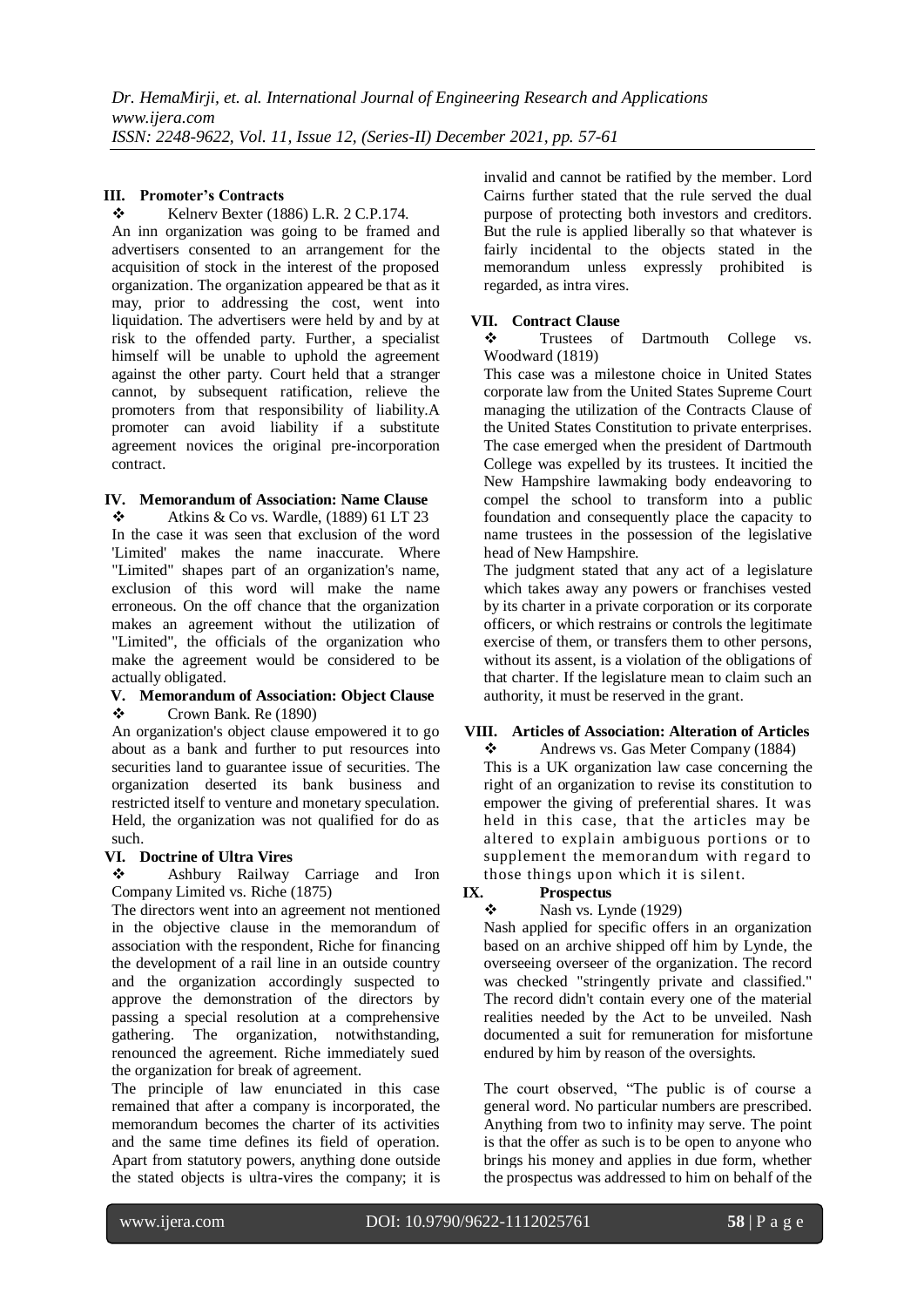*Dr. HemaMirji, et. al. International Journal of Engineering Research and Applications www.ijera.com ISSN: 2248-9622, Vol. 11, Issue 12, (Series-II) December 2021, pp. 57-61*

company or not. A private communications is not thus open and does not construe to be a prospectus." **Misstatements in the Prospectus**

\* New Brunswick etc. Co. V. Muggeridge (1860)

The 'Golden Rule' for outlining prospectus as set down in this case. The real essence of organization's venture ought to be revealed. The explanations which don't fit the bill to the specifics referenced in the prospectus or any data is deliberately and will completely disguised by the heads of the organization, would be considered as misproclamation.

#### **X. Compensation**

 $\div$  McConnel V. Wright (1903)

In McConnel V. Wright, it has been held that the proportion of the harms is the misfortune endured by reason of the false assertion, exclusions, and so forth the contrast between the worth which the shares would have had and the genuine worth of the shares at the hour of the distribution.

#### **XI. Damages for Deceit as Fraud**

 $\bullet$  Derry V. Peek (1889)

In this case, it has been held that if the individual offering the expression trustworthiness trusts it to be valid, he isn't liable of misrepresentation regardless of whether the assertion isn't correct.

### **XII. Allotment of Shares**

 Sri GopalJalan& Co. vs. Calcutta Stock Exchange Association Ltd. (1963)

For this case, allotment of shares was clarified by the Supreme Court as "the appointment, out of the beforehand unappropriated capital of the organization, of a specific number of offers to an individual. It is solely after allotment that shares appear. Reissue of relinquished shares isn't an allotment'.

# **Capacity of a member: Minor**

 PalaniappaMudaliar vs. Official Liquidator,Pasupathi Bank Limited (1942)

In this case, it was held that if an application for shares is made by a father as guardian of his minor child and the company registers the shares in the name of the child describing him as a minor, neither the minor nor the guardian can be placed on the list of contributories at the time of winding-up.

#### **XIII. Membership by Subscribing to Memorandum**

Metal Constituents Company (1902)

In this case, a supporter consented to take 350 subscriber. Then, at that point, he needed to repeal the agreement on the ground of deception with respect to the advertisers. Held that a subscriber to memorandum cannot, after issue of certificate of registration, repudiate his subscription on ground that he was induced to sign by misrepresentation of an agent of company.

#### **XIV. Membership by Application and Allotment**  $\div$  Roger's case (1868)

When the shares applied for are subjected to condition, the applicant is not a member till the condition is satisfied even though his name might be on the register of members.

#### **XV. Membership by Transmission**

 Indian Chemical Products vs. Province of Orissa, AIR (1967)

On account of the case, by devolution, the province of Orissa had gotten qualified for the portions of the Maharajas. Yet, the organization wouldn't enlist the offers for the sake of state's delegate. It was held that the organization will undoubtedly enroll the offers for the state's delegate since it was an instance of transmission. What's more, the state became qualified for the offers because of the activity of law.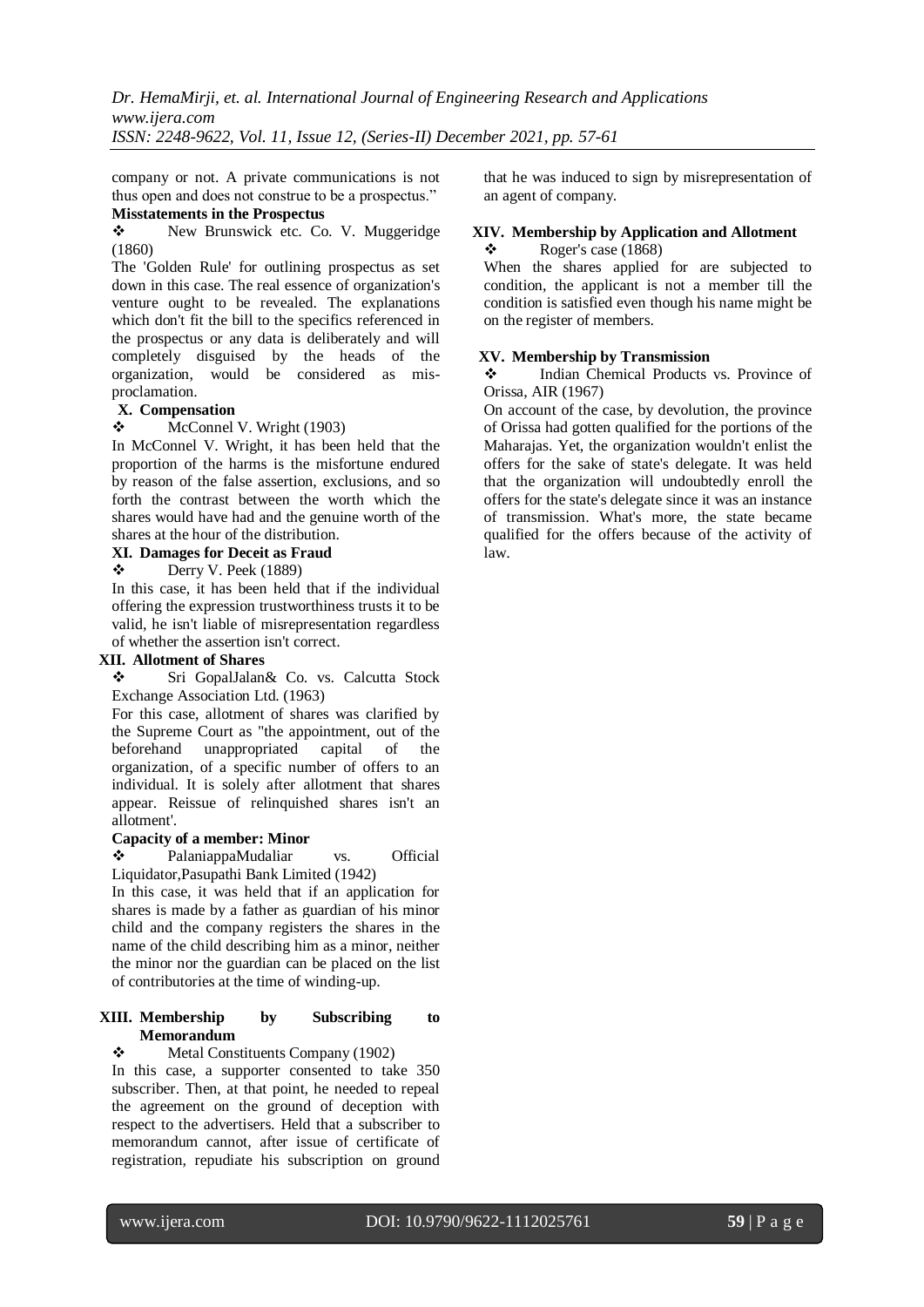## **XVI. Borrowing Powers**

\* General Auction Estate and Monetary Co. vs. Smith (1891)

432 case the organization had among its items, the deal and acquisition of bequests and property, credits on stores of protections and limiting of bills. The Memorandum of the organization didn't explicitly give it any influence to get cash. The organization was ended up inside a half year.

Held, being an exchanging organization, it had a suggested influence to get cash for its business and to offer security to the individual making the development (credit). Where an organization has express or suggested influence to acquire it can raise, get or secure the installment of any amount of cash for the motivations behind business subject as far as possible set by its Memorandum or Articles.

# **XIX. Ultra Vires Borrowings**

 Introduction Ltd. vs. Public Provincial Bank Ltd. (1970)

An organization was framed with the primary object of giving data and offices to the abroad guests to the Festival of Britain in 1950. The organization later occupied with pig reproducing as its sole action. For this reason, it acquired cash from a bank which accepting debentures as a security. The bank was given a duplicate of the Memorandum and it realized that the solitary business being carried on by the organization was pig rearing.

It was held that the loan was ultra vires as the power to borrow money must be subordinate to the main objects of the business. As a result the loan was irrecoverable

**XX. Borrowing intra vires of company; ultra vires of directors**

 Equity Insurance Co. Ltd vs. Dinshaw and Company, AIR (1940)

For the situation, it was held "Where the managing agent of a company who is not authorised to borrow has borrowed money which is not necessary, neither bonafide, nor for the benefit of the company, the company is not liable for the amount borrowed." But if a loan has not been obtained in the name of the company, it will not be liable even though such amount has been used for the benefit of the company.

### **XXI. Floating Charges securing debentures**

 Government Stock Investment Co. Ltd. vs. Manila Rly Company Ltd.(1897)

Lord Macnaghtenremarks, "A floating security is an equitable charge on the assets for the time being of a going concern. It attaches to the subject charged in the varying Condition in which it happens to be from time to time. It is of the essence of such a charge that it remains dormant until the undertaking charged ceases to be a going concern, or until the parson in whose favour the charge is created intervenes. His right to intervene may of coarse be suspended by agreement. But if there is no agreement for suspension, he may exercise his right whenever he pleases after default."

# **II. FINDINGS**

- i. Company incorporation with respect to the new Company Act eliminates the punishment, detainment for specific offenses, and diminishes the measure of fine payable in specific cases. Notwithstanding, under the Act, one-individual organizations or small organizations are simply at risk to settle up to half of the punishment for specific offenses.
- ii. The Bill enables the Center in counsel with the SEBI, to reject organizations giving indicated classes of protections from the meaning of a "listed organization".
- iii. The Act expects organizations to record certain goals with the Registrar of Companies, which incorporate resolutions of the Board of Directors of the organization to get cash, or award credits. In any case, banking organizations are excluded from documenting resolutions passed to allow advances or to give assurances or security to a credit. This exclusion has been stretched out to enrolled nonbanking monetary organizations and housing finance organizations.
- iv. Company incorporation under the new Company Act recommends the usage of share premium while there was no such arrangement in the old Company Act. Accordingly now the security premium is bound to restricted uses. Thus organization appreciate less adaptability of usage of safety premium.
- v. Prior an organization can give shares at discount subject to certain condition however according to new Company Act an organization can't give shares at rebate with the exception of sweat value shares. In this way according to new Company Act an organization can't get advantage of giving shares at discount, all the while it is truly challenging for organization to draw in the financial backer during melancholy period.
- vi. New Companies Act 2013 augmenting the extent of private arrangement than prior which will assist an organization with getting simple and fast accessibility of money.